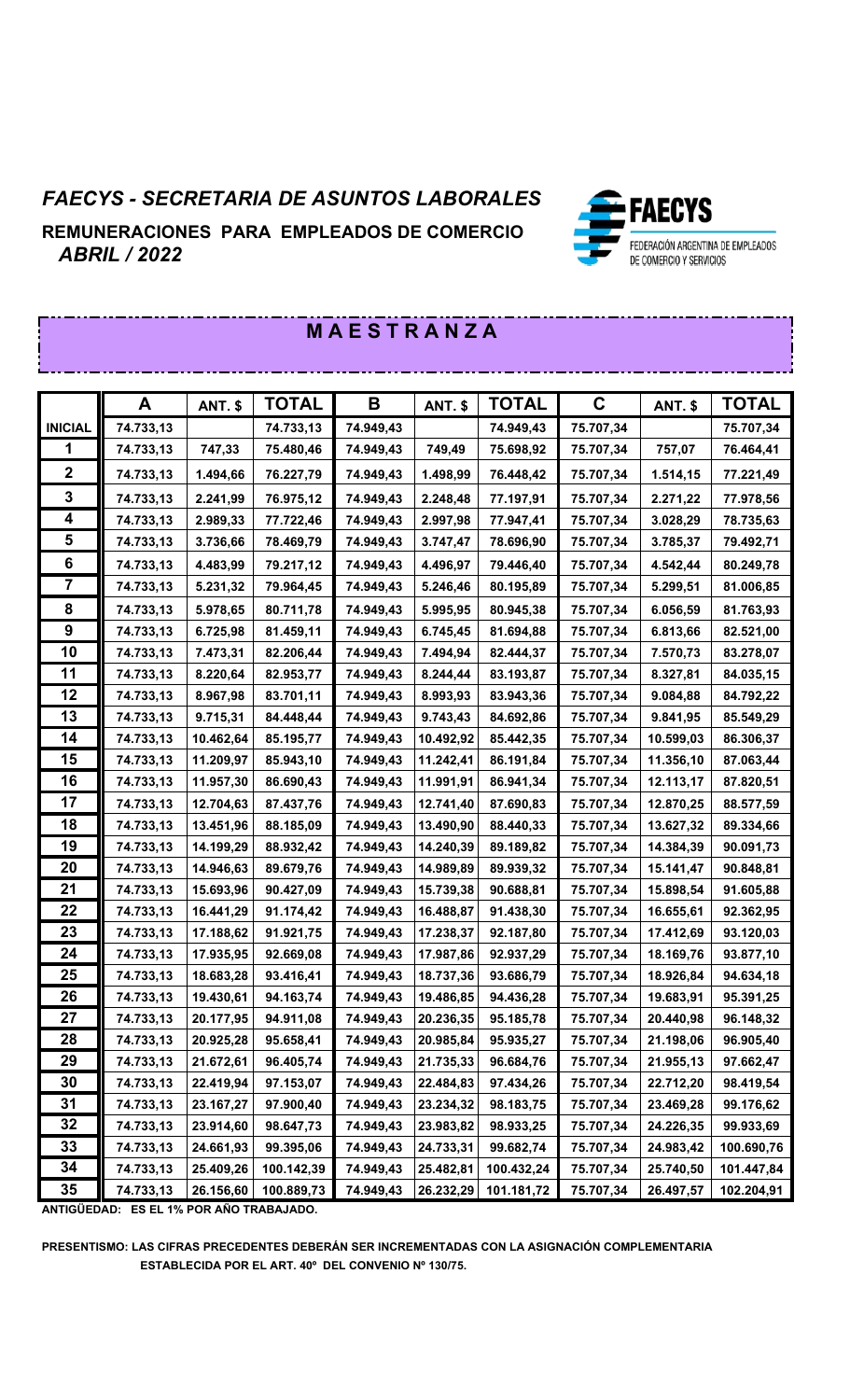

|                         | A         | <b>ANT. \$</b> | <b>TOTAL</b> | B         | <b>ANT. \$</b> | <b>TOTAL</b> | $\mathbf C$ | <b>ANT. \$</b> | <b>TOTAL</b> |
|-------------------------|-----------|----------------|--------------|-----------|----------------|--------------|-------------|----------------|--------------|
| <b>INICIAL</b>          | 75.545,08 |                | 75.545,08    | 75.870,14 |                | 75.870,14    | 76.194,96   |                | 76.194,96    |
|                         | 75.545,08 | 755,45         | 76.300,53    | 75.870,14 | 758,70         | 76.628,84    | 76.194,96   | 761,95         | 76.956,91    |
| $\mathbf{2}$            | 75.545,08 | 1.510,90       | 77.055,98    | 75.870,14 | 1.517,40       | 77.387,54    | 76.194,96   | 1.523,90       | 77.718,86    |
| 3                       | 75.545,08 | 2.266,35       | 77.811,43    | 75.870,14 | 2.276,10       | 78.146,24    | 76.194,96   | 2.285,85       | 78.480,81    |
| 4                       | 75.545,08 | 3.021,80       | 78.566,88    | 75.870,14 | 3.034,81       | 78.904,95    | 76.194,96   | 3.047,80       | 79.242,76    |
| 5                       | 75.545,08 | 3.777,25       | 79.322,33    | 75.870,14 | 3.793,51       | 79.663,65    | 76.194,96   | 3.809,75       | 80.004,71    |
| 6                       | 75.545,08 | 4.532,70       | 80.077,78    | 75.870,14 | 4.552,21       | 80.422,35    | 76.194,96   | 4.571,70       | 80.766,66    |
| $\overline{\mathbf{7}}$ | 75.545,08 | 5.288,16       | 80.833,24    | 75.870,14 | 5.310,91       | 81.181,05    | 76.194,96   | 5.333,65       | 81.528,61    |
| 8                       | 75.545,08 | 6.043,61       | 81.588,69    | 75.870,14 | 6.069,61       | 81.939,75    | 76.194,96   | 6.095,60       | 82.290,56    |
| 9                       | 75.545,08 | 6.799,06       | 82.344,14    | 75.870,14 | 6.828,31       | 82.698,45    | 76.194,96   | 6.857,55       | 83.052,51    |
| 10                      | 75.545,08 | 7.554,51       | 83.099,59    | 75.870,14 | 7.587,01       | 83.457,15    | 76.194,96   | 7.619,50       | 83.814,46    |
| 11                      | 75.545,08 | 8.309,96       | 83.855,04    | 75.870,14 | 8.345,72       | 84.215,86    | 76.194,96   | 8.381,45       | 84.576,41    |
| 12                      | 75.545,08 | 9.065,41       | 84.610,49    | 75.870,14 | 9.104,42       | 84.974,56    | 76.194,96   | 9.143,40       | 85.338,36    |
| 13                      | 75.545,08 | 9.820,86       | 85.365,94    | 75.870,14 | 9.863,12       | 85.733,26    | 76.194,96   | 9.905,34       | 86.100,30    |
| 14                      | 75.545,08 | 10.576,31      | 86.121,39    | 75.870,14 | 10.621,82      | 86.491,96    | 76.194,96   | 10.667,29      | 86.862,25    |
| 15                      | 75.545,08 | 11.331,76      | 86.876,84    | 75.870,14 | 11.380,52      | 87.250,66    | 76.194,96   | 11.429,24      | 87.624,20    |
| 16                      | 75.545,08 | 12.087,21      | 87.632,29    | 75.870,14 | 12.139,22      | 88.009,36    | 76.194,96   | 12.191,19      | 88.386,15    |
| 17                      | 75.545,08 | 12.842,66      | 88.387,74    | 75.870,14 | 12.897,92      | 88.768,06    | 76.194,96   | 12.953,14      | 89.148,10    |
| 18                      | 75.545,08 | 13.598,11      | 89.143,19    | 75.870,14 | 13.656,63      | 89.526,77    | 76.194,96   | 13.715,09      | 89.910,05    |
| 19                      | 75.545,08 | 14.353,57      | 89.898,65    | 75.870,14 | 14.415,33      | 90.285,47    | 76.194,96   | 14.477,04      | 90.672,00    |
| 20                      | 75.545,08 | 15.109,02      | 90.654,10    | 75.870,14 | 15.174,03      | 91.044,17    | 76.194,96   | 15.238,99      | 91.433,95    |
| 21                      | 75.545,08 | 15.864,47      | 91.409,55    | 75.870,14 | 15.932,73      | 91.802,87    | 76.194,96   | 16.000,94      | 92.195,90    |
| 22                      | 75.545,08 | 16.619,92      | 92.165,00    | 75.870,14 | 16.691,43      | 92.561,57    | 76.194,96   | 16.762,89      | 92.957,85    |
| 23                      | 75.545,08 | 17.375,37      | 92.920,45    | 75.870,14 | 17.450,13      | 93.320,27    | 76.194,96   | 17.524,84      | 93.719,80    |
| 24                      | 75.545,08 | 18.130,82      | 93.675,90    | 75.870,14 | 18.208,83      | 94.078,97    | 76.194,96   | 18.286,79      | 94.481,75    |
| 25                      | 75.545,08 | 18.886,27      | 94.431,35    | 75.870,14 | 18.967,54      | 94.837,68    | 76.194,96   | 19.048,74      | 95.243,70    |
| 26                      | 75.545,08 | 19.641,72      | 95.186,80    | 75.870,14 | 19.726,24      | 95.596,38    | 76.194,96   | 19.810,69      | 96.005,65    |
| 27                      | 75.545,08 | 20.397,17      | 95.942,25    | 75.870,14 | 20.484,94      | 96.355,08    | 76.194,96   | 20.572,64      | 96.767,60    |
| 28                      | 75.545,08 | 21.152,62      | 96.697,70    | 75.870,14 | 21.243,64      | 97.113,78    | 76.194,96   | 21.334,59      | 97.529,55    |
| 29                      | 75.545,08 | 21.908,07      | 97.453,15    | 75.870,14 | 22.002,34      | 97.872,48    | 76.194,96   | 22.096,54      | 98.291,50    |
| 30                      | 75.545,08 | 22.663,52      | 98.208,60    | 75.870,14 | 22.761,04      | 98.631,18    | 76.194,96   | 22.858,49      | 99.053,45    |
| 31                      | 75.545,08 | 23.418,97      | 98.964,05    | 75.870,14 | 23.519,74      | 99.389,88    | 76.194,96   | 23.620,44      | 99.815,40    |
| 32                      | 75.545,08 | 24.174,43      | 99.719,51    | 75.870,14 | 24.278,44      | 100.148,58   | 76.194,96   | 24.382,39      | 100.577,35   |
| 33                      | 75.545,08 | 24.929,88      | 100.474,96   | 75.870,14 | 25.037,15      | 100.907,29   | 76.194,96   | 25.144,34      | 101.339,30   |
| 34                      | 75.545,08 | 25.685,33      | 101.230,41   | 75.870,14 | 25.795,85      | 101.665,99   | 76.194,96   | 25.906,29      | 102.101,25   |
| 35                      | 75.545,08 | 26.440,78      | 101.985,86   | 75.870,14 | 26.554,55      | 102.424,69   | 76.194,96   | 26.668,24      | 102.863,20   |

# **A D M I N I S T R A T I V O**

**ANTIGÜEDAD: ES EL 1% POR AÑO TRABAJADO.**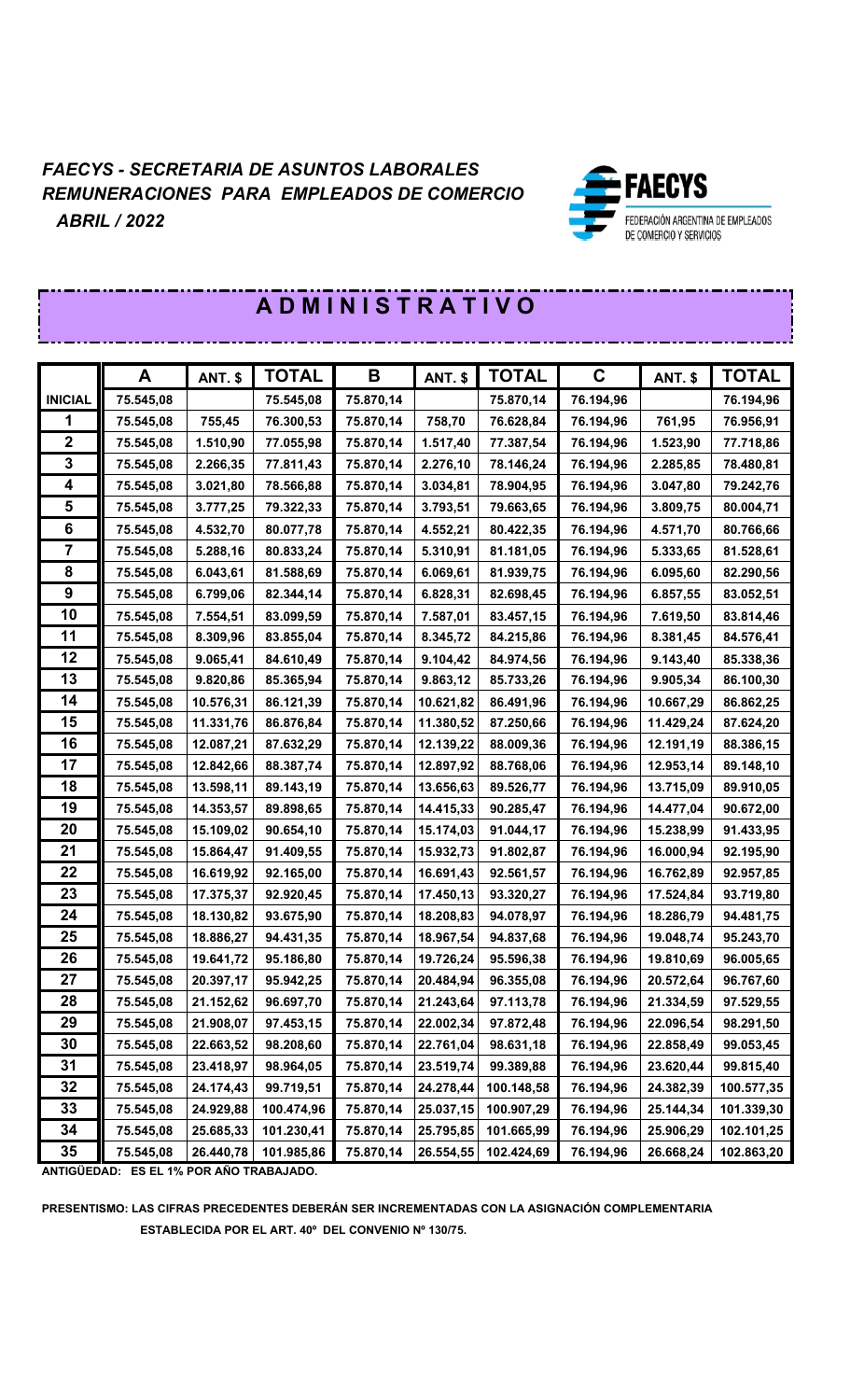

|                  | <b>ADMINISTRATIVO</b> |                |              |           |                |              |           |                |              |
|------------------|-----------------------|----------------|--------------|-----------|----------------|--------------|-----------|----------------|--------------|
|                  |                       |                |              |           |                |              |           |                |              |
|                  | D                     | <b>ANT. \$</b> | <b>TOTAL</b> | Е         | <b>ANT. \$</b> | <b>TOTAL</b> | F         | <b>ANT. \$</b> | <b>TOTAL</b> |
| <b>INICIAL</b>   | 77.169,66             |                | 77.169,66    | 77.981,68 |                | 77.981,68    | 79.172,94 |                | 79.172,94    |
| 1                | 77.169,66             | 771,70         | 77.941,36    | 77.981,68 | 779,82         | 78.761,50    | 79.172,94 | 791,73         | 79.964,67    |
| $\boldsymbol{2}$ | 77.169,66             | 1.543,39       | 78.713,05    | 77.981,68 | 1.559,63       | 79.541,31    | 79.172,94 | 1.583,46       | 80.756,40    |
| 3                | 77.169,66             | 2.315,09       | 79.484,75    | 77.981,68 | 2.339,45       | 80.321,13    | 79.172,94 | 2.375,19       | 81.548,13    |
| 4                | 77.169,66             | 3.086,79       | 80.256,45    | 77.981,68 | 3.119,27       | 81.100,95    | 79.172,94 | 3.166,92       | 82.339,86    |
| 5                | 77.169,66             | 3.858,48       | 81.028,14    | 77.981,68 | 3.899,08       | 81.880,76    | 79.172,94 | 3.958,65       | 83.131,59    |
| 6                | 77.169,66             | 4.630,18       | 81.799,84    | 77.981,68 | 4.678,90       | 82.660,58    | 79.172,94 | 4.750,38       | 83.923,32    |
| $\overline{7}$   | 77.169,66             | 5.401,88       | 82.571,54    | 77.981,68 | 5.458,72       | 83.440,40    | 79.172,94 | 5.542,11       | 84.715,05    |
| 8                | 77.169,66             | 6.173,57       | 83.343,23    | 77.981,68 | 6.238,53       | 84.220,21    | 79.172,94 | 6.333,84       | 85.506,78    |
| 9                | 77.169,66             | 6.945,27       | 84.114,93    | 77.981,68 | 7.018,35       | 85.000,03    | 79.172,94 | 7.125,56       | 86.298,50    |
| 10               | 77.169,66             | 7.716,97       | 84.886,63    | 77.981,68 | 7.798,17       | 85.779,85    | 79.172,94 | 7.917,29       | 87.090,23    |
| 11               | 77.169,66             | 8.488,66       | 85.658,32    | 77.981,68 | 8.577,98       | 86.559,66    | 79.172,94 | 8.709,02       | 87.881,96    |
| 12               | 77.169,66             | 9.260,36       | 86.430,02    | 77.981,68 | 9.357,80       | 87.339,48    | 79.172,94 | 9.500,75       | 88.673,69    |
| 13               | 77.169,66             | 10.032,06      | 87.201,72    | 77.981,68 | 10.137,62      | 88.119,30    | 79.172,94 | 10.292,48      | 89.465,42    |
| 14               | 77.169,66             | 10.803,75      | 87.973,41    | 77.981,68 | 10.917,44      | 88.899,12    | 79.172,94 | 11.084,21      | 90.257,15    |
| 15               | 77.169,66             | 11.575,45      | 88.745,11    | 77.981,68 | 11.697,25      | 89.678,93    | 79.172,94 | 11.875,94      | 91.048,88    |
| 16               | 77.169,66             | 12.347,15      | 89.516,81    | 77.981,68 | 12.477,07      | 90.458,75    | 79.172,94 | 12.667,67      | 91.840,61    |
| 17               | 77.169,66             | 13.118,84      | 90.288,50    | 77.981,68 | 13.256,89      | 91.238,57    | 79.172,94 | 13.459,40      | 92.632,34    |
| 18               | 77.169,66             | 13.890,54      | 91.060,20    | 77.981,68 | 14.036,70      | 92.018,38    | 79.172,94 | 14.251,13      | 93.424,07    |
| 19               | 77.169,66             | 14.662,24      | 91.831,90    | 77.981,68 | 14.816,52      | 92.798,20    | 79.172,94 | 15.042,86      | 94.215,80    |
| 20               | 77.169,66             | 15.433,93      | 92.603,59    | 77.981,68 | 15.596,34      | 93.578,02    | 79.172,94 | 15.834,59      | 95.007,53    |
| 21               | 77.169,66             | 16.205,63      | 93.375,29    | 77.981,68 | 16.376,15      | 94.357,83    | 79.172,94 | 16.626,32      | 95.799,26    |
| 22               | 77.169,66             | 16.977,33      | 94.146,99    | 77.981,68 | 17.155,97      | 95.137,65    | 79.172,94 | 17.418,05      | 96.590,99    |
| 23               | 77.169,66             | 17.749,02      | 94.918,68    | 77.981,68 | 17.935,79      | 95.917,47    | 79.172,94 | 18.209,78      | 97.382,72    |
| 24               | 77.169,66             | 18.520,72      | 95.690,38    | 77.981,68 | 18.715,60      | 96.697,28    | 79.172,94 | 19.001,51      | 98.174,45    |
| 25               | 77.169,66             | 19.292,42      | 96.462,08    | 77.981,68 | 19.495,42      | 97.477,10    | 79.172,94 | 19.793,24      | 98.966,18    |
| 26               | 77.169,66             | 20.064,11      | 97.233,77    | 77.981,68 | 20.275,24      | 98.256,92    | 79.172,94 | 20.584,96      | 99.757,90    |
| 27               | 77.169,66             | 20.835,81      | 98.005,47    | 77.981,68 | 21.055,05      | 99.036,73    | 79.172,94 | 21.376,69      | 100.549,63   |
| 28               | 77.169,66             | 21.607,50      | 98.777,16    | 77.981,68 | 21.834,87      | 99.816,55    | 79.172,94 | 22.168,42      | 101.341,36   |
| 29               | 77.169,66             | 22.379,20      | 99.548,86    | 77.981,68 | 22.614,69      | 100.596,37   | 79.172,94 | 22.960,15      | 102.133,09   |
| 30               | 77.169,66             | 23.150,90      | 100.320,56   | 77.981,68 | 23.394,50      | 101.376,18   | 79.172,94 | 23.751,88      | 102.924,82   |
| 31               | 77.169,66             | 23.922,59      | 101.092,25   | 77.981,68 | 24.174,32      | 102.156,00   | 79.172,94 | 24.543,61      | 103.716,55   |
| 32               | 77.169,66             | 24.694,29      | 101.863,95   | 77.981,68 | 24.954,14      | 102.935,82   | 79.172,94 | 25.335,34      | 104.508,28   |
| 33               | 77.169,66             | 25.465,99      | 102.635,65   | 77.981,68 | 25.733,95      | 103.715,63   | 79.172,94 | 26.127,07      | 105.300,01   |
| 34               | 77.169,66             | 26.237,68      | 103.407,34   | 77.981,68 | 26.513,77      | 104.495,45   | 79.172,94 | 26.918,80      | 106.091,74   |
| 35               | 77.169,66             | 27.009,38      | 104.179,04   | 77.981,68 | 27.293,59      | 105.275,27   | 79.172,94 | 27.710,53      | 106.883,47   |

**ANTIGÜEDAD: ES EL 1% POR AÑO TRABAJADO.**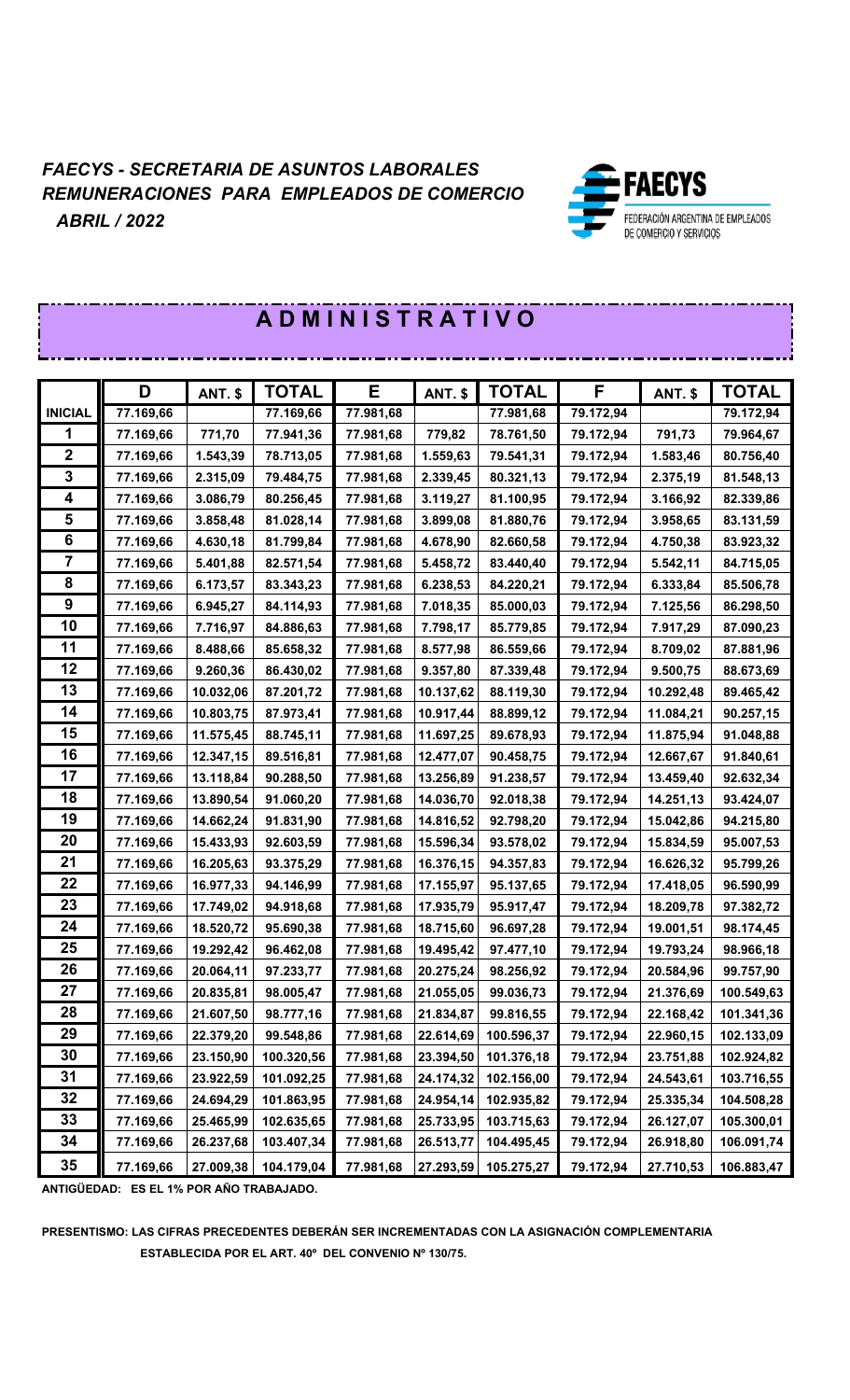

|                | A         | ANT. \$   | <b>TOTAL</b> | B         | <b>ANT. \$</b> | <b>TOTAL</b> | $\mathbf C$ | <b>ANT. \$</b> | <b>TOTAL</b> |
|----------------|-----------|-----------|--------------|-----------|----------------|--------------|-------------|----------------|--------------|
| <b>INICIAL</b> | 75.815,71 |           | 75.815,71    | 76.194,91 |                | 76.194,91    | 76.682,26   |                | 76.682,26    |
| 1              | 75.815,71 | 758,16    | 76.573,87    | 76.194,91 | 761,95         | 76.956,86    | 76.682,26   | 766,82         | 77.449,08    |
| $\mathbf 2$    | 75.815,71 | 1.516,31  | 77.332,02    | 76.194,91 | 1.523,90       | 77.718,81    | 76.682,26   | 1.533,65       | 78.215,91    |
| 3              | 75.815,71 | 2.274,47  | 78.090,18    | 76.194,91 | 2.285,85       | 78.480,76    | 76.682,26   | 2.300,47       | 78.982,73    |
| 4              | 75.815,71 | 3.032,63  | 78.848,34    | 76.194,91 | 3.047,80       | 79.242,71    | 76.682,26   | 3.067,29       | 79.749,55    |
| 5              | 75.815,71 | 3.790,79  | 79.606,50    | 76.194,91 | 3.809,75       | 80.004,66    | 76.682,26   | 3.834,11       | 80.516,37    |
| 6              | 75.815,71 | 4.548,94  | 80.364,65    | 76.194,91 | 4.571,69       | 80.766,60    | 76.682,26   | 4.600,94       | 81.283,20    |
| $\overline{7}$ | 75.815,71 | 5.307,10  | 81.122,81    | 76.194,91 | 5.333,64       | 81.528,55    | 76.682,26   | 5.367,76       | 82.050,02    |
| 8              | 75.815,71 | 6.065,26  | 81.880,97    | 76.194,91 | 6.095,59       | 82.290,50    | 76.682,26   | 6.134,58       | 82.816,84    |
| 9              | 75.815,71 | 6.823,41  | 82.639,12    | 76.194,91 | 6.857,54       | 83.052,45    | 76.682,26   | 6.901,40       | 83.583,66    |
| 10             | 75.815,71 | 7.581,57  | 83.397,28    | 76.194,91 | 7.619,49       | 83.814,40    | 76.682,26   | 7.668,23       | 84.350,49    |
| 11             | 75.815,71 | 8.339,73  | 84.155,44    | 76.194,91 | 8.381,44       | 84.576,35    | 76.682,26   | 8.435,05       | 85.117,31    |
| 12             | 75.815,71 | 9.097,89  | 84.913,60    | 76.194,91 | 9.143,39       | 85.338,30    | 76.682,26   | 9.201,87       | 85.884,13    |
| 13             | 75.815,71 | 9.856,04  | 85.671,75    | 76.194,91 | 9.905,34       | 86.100,25    | 76.682,26   | 9.968,69       | 86.650,95    |
| 14             | 75.815,71 | 10.614,20 | 86.429,91    | 76.194,91 | 10.667,29      | 86.862,20    | 76.682,26   | 10.735,52      | 87.417,78    |
| 15             | 75.815,71 | 11.372,36 | 87.188,07    | 76.194,91 | 11.429,24      | 87.624,15    | 76.682,26   | 11.502,34      | 88.184,60    |
| 16             | 75.815,71 | 12.130,51 | 87.946,22    | 76.194,91 | 12.191,19      | 88.386,10    | 76.682,26   | 12.269,16      | 88.951,42    |
| 17             | 75.815,71 | 12.888,67 | 88.704,38    | 76.194,91 | 12.953,13      | 89.148,04    | 76.682,26   | 13.035,98      | 89.718,24    |
| 18             | 75.815,71 | 13.646,83 | 89.462,54    | 76.194,91 | 13.715,08      | 89.909,99    | 76.682,26   | 13.802,81      | 90.485,07    |
| 19             | 75.815,71 | 14.404,98 | 90.220,69    | 76.194,91 | 14.477,03      | 90.671,94    | 76.682,26   | 14.569,63      | 91.251,89    |
| 20             | 75.815,71 | 15.163,14 | 90.978,85    | 76.194,91 | 15.238,98      | 91.433,89    | 76.682,26   | 15.336,45      | 92.018,71    |
| 21             | 75.815,71 | 15.921,30 | 91.737,01    | 76.194,91 | 16.000,93      | 92.195,84    | 76.682,26   | 16.103,27      | 92.785,53    |
| 22             | 75.815,71 | 16.679,46 | 92.495,17    | 76.194,91 | 16.762,88      | 92.957,79    | 76.682,26   | 16.870,10      | 93.552,36    |
| 23             | 75.815,71 | 17.437,61 | 93.253,32    | 76.194,91 | 17.524,83      | 93.719,74    | 76.682,26   | 17.636,92      | 94.319,18    |
| 24             | 75.815,71 | 18.195,77 | 94.011,48    | 76.194,91 | 18.286,78      | 94.481,69    | 76.682,26   | 18.403,74      | 95.086,00    |
| 25             | 75.815,71 | 18.953,93 | 94.769,64    | 76.194,91 | 19.048,73      | 95.243,64    | 76.682,26   | 19.170,57      | 95.852,83    |
| 26             | 75.815,71 | 19.712,08 | 95.527,79    | 76.194,91 | 19.810,68      | 96.005,59    | 76.682,26   | 19.937,39      | 96.619,65    |
| 27             | 75.815,71 | 20.470,24 | 96.285,95    | 76.194,91 | 20.572,63      | 96.767,54    | 76.682,26   | 20.704,21      | 97.386,47    |
| 28             | 75.815,71 | 21.228,40 | 97.044,11    | 76.194,91 | 21.334,57      | 97.529,48    | 76.682,26   | 21.471,03      | 98.153,29    |
| 29             | 75.815,71 | 21.986,56 | 97.802,27    | 76.194,91 | 22.096,52      | 98.291,43    | 76.682,26   | 22.237,86      | 98.920,12    |
| 30             | 75.815,71 | 22.744,71 | 98.560,42    | 76.194,91 | 22.858,47      | 99.053,38    | 76.682,26   | 23.004,68      | 99.686,94    |
| 31             | 75.815,71 | 23.502,87 | 99.318,58    | 76.194,91 | 23.620,42      | 99.815,33    | 76.682,26   | 23.771,50      | 100.453,76   |
| 32             | 75.815,71 | 24.261,03 | 100.076,74   | 76.194,91 | 24.382,37      | 100.577,28   | 76.682,26   | 24.538,32      | 101.220,58   |
| 33             | 75.815,71 | 25.019,18 | 100.834,89   | 76.194,91 | 25.144,32      | 101.339,23   | 76.682,26   | 25.305,15      | 101.987,41   |
| 34             | 75.815,71 | 25.777,34 | 101.593,05   | 76.194,91 | 25.906,27      | 102.101,18   | 76.682,26   | 26.071,97      | 102.754,23   |
| 35             | 75.815,71 | 26.535,50 | 102.351,21   | 76.194,91 | 26.668,22      | 102.863,13   | 76.682,26   | 26.838,79      | 103.521,05   |

# **C A J E R O S**

**ANTIGÜEDAD: ES EL 1% POR AÑO TRABAJADO.**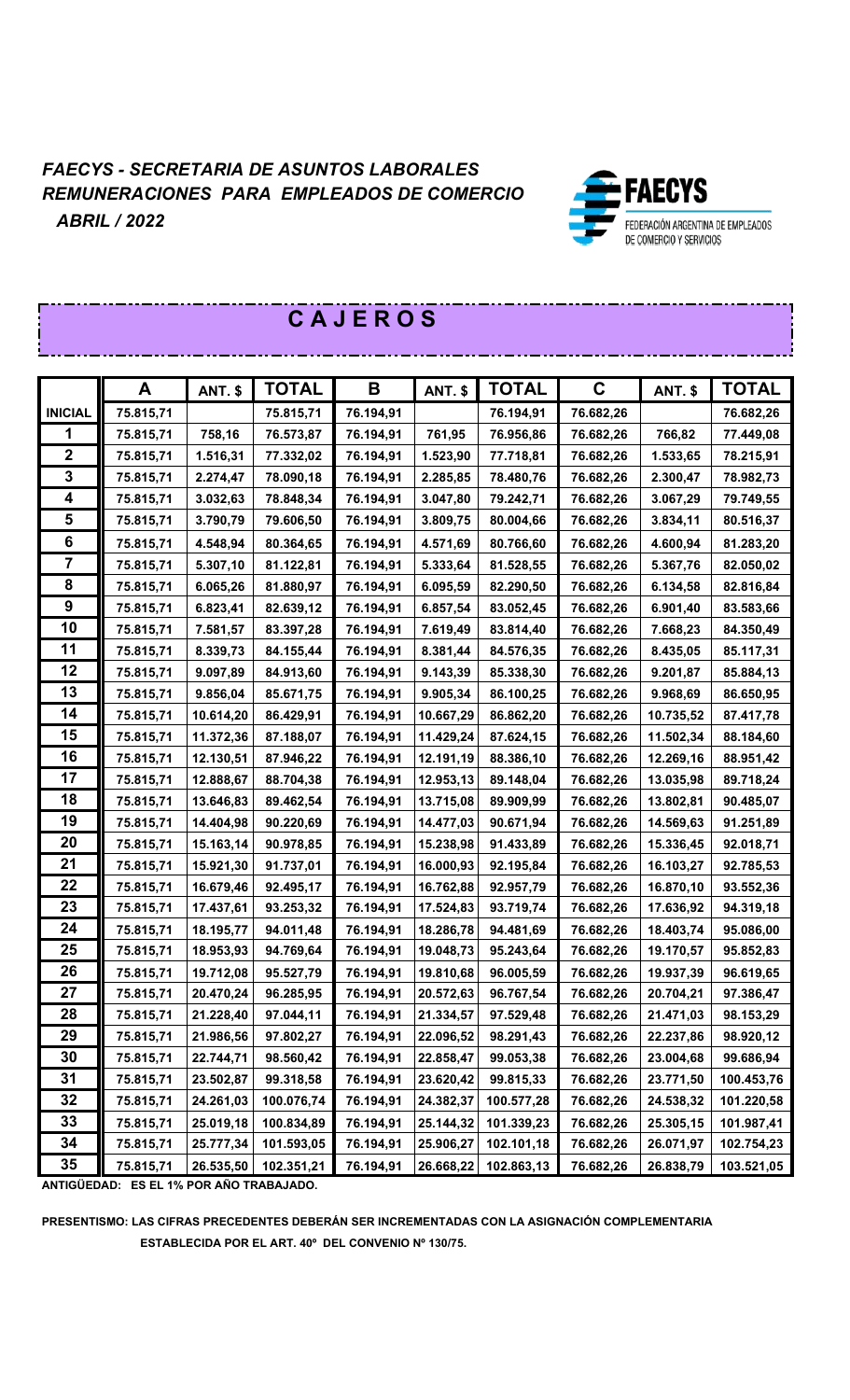

|                         | A         | <b>ANT. \$</b> | <b>TOTAL</b> | $\mathbf B$ | <b>ANT. \$</b> | <b>TOTAL</b> | $\mathbf C$ | <b>ANT. \$</b> | <b>TOTAL</b> |
|-------------------------|-----------|----------------|--------------|-------------|----------------|--------------|-------------|----------------|--------------|
| <b>INICIAL</b>          | 75.815,71 |                | 75.815,71    | 76.357,19   |                | 76.357,19    | 78.144,15   |                | 78.144,15    |
| 1                       | 75.815,71 | 758,16         | 76.573,87    | 76.357,19   | 763,57         | 77.120,76    | 78.144,15   | 781,44         | 78.925,59    |
| $\boldsymbol{2}$        | 75.815,71 | 1.516,31       | 77.332,02    | 76.357,19   | 1.527,14       | 77.884,33    | 78.144,15   | 1.562,88       | 79.707,03    |
| 3                       | 75.815,71 | 2.274,47       | 78.090,18    | 76.357,19   | 2.290,72       | 78.647,91    | 78.144,15   | 2.344,32       | 80.488,47    |
| 4                       | 75.815,71 | 3.032,63       | 78.848,34    | 76.357,19   | 3.054,29       | 79.411,48    | 78.144,15   | 3.125,77       | 81.269,92    |
| 5                       | 75.815,71 | 3.790,79       | 79.606,50    | 76.357,19   | 3.817,86       | 80.175,05    | 78.144,15   | 3.907,21       | 82.051,36    |
| 6                       | 75.815,71 | 4.548,94       | 80.364,65    | 76.357,19   | 4.581,43       | 80.938,62    | 78.144,15   | 4.688,65       | 82.832,80    |
| $\overline{\mathbf{7}}$ | 75.815,71 | 5.307,10       | 81.122,81    | 76.357,19   | 5.345,00       | 81.702,19    | 78.144,15   | 5.470,09       | 83.614,24    |
| 8                       | 75.815,71 | 6.065,26       | 81.880,97    | 76.357,19   | 6.108,58       | 82.465,77    | 78.144,15   | 6.251,53       | 84.395,68    |
| 9                       | 75.815,71 | 6.823,41       | 82.639,12    | 76.357,19   | 6.872,15       | 83.229,34    | 78.144,15   | 7.032,97       | 85.177,12    |
| 10                      | 75.815,71 | 7.581,57       | 83.397,28    | 76.357,19   | 7.635,72       | 83.992,91    | 78.144,15   | 7.814,42       | 85.958,57    |
| 11                      | 75.815,71 | 8.339,73       | 84.155,44    | 76.357,19   | 8.399,29       | 84.756,48    | 78.144,15   | 8.595,86       | 86.740,01    |
| 12                      | 75.815,71 | 9.097,89       | 84.913,60    | 76.357,19   | 9.162,86       | 85.520,05    | 78.144,15   | 9.377,30       | 87.521,45    |
| 13                      | 75.815,71 | 9.856,04       | 85.671,75    | 76.357,19   | 9.926,43       | 86.283,62    | 78.144,15   | 10.158,74      | 88.302,89    |
| 14                      | 75.815,71 | 10.614,20      | 86.429,91    | 76.357,19   | 10.690,01      | 87.047,20    | 78.144,15   | 10.940,18      | 89.084,33    |
| 15                      | 75.815,71 | 11.372,36      | 87.188,07    | 76.357,19   | 11.453,58      | 87.810,77    | 78.144,15   | 11.721,62      | 89.865,77    |
| 16                      | 75.815,71 | 12.130,51      | 87.946,22    | 76.357,19   | 12.217,15      | 88.574,34    | 78.144,15   | 12.503,06      | 90.647,21    |
| 17                      | 75.815,71 | 12.888,67      | 88.704,38    | 76.357,19   | 12.980,72      | 89.337,91    | 78.144,15   | 13.284,51      | 91.428,66    |
| 18                      | 75.815,71 | 13.646,83      | 89.462,54    | 76.357,19   | 13.744,29      | 90.101,48    | 78.144,15   | 14.065,95      | 92.210,10    |
| 19                      | 75.815,71 | 14.404,98      | 90.220,69    | 76.357,19   | 14.507,87      | 90.865,06    | 78.144,15   | 14.847,39      | 92.991,54    |
| 20                      | 75.815,71 | 15.163,14      | 90.978,85    | 76.357,19   | 15.271,44      | 91.628,63    | 78.144,15   | 15.628,83      | 93.772,98    |
| 21                      | 75.815,71 | 15.921,30      | 91.737,01    | 76.357,19   | 16.035,01      | 92.392,20    | 78.144,15   | 16.410,27      | 94.554,42    |
| 22                      | 75.815,71 | 16.679,46      | 92.495,17    | 76.357,19   | 16.798,58      | 93.155,77    | 78.144,15   | 17.191,71      | 95.335,86    |
| 23                      | 75.815,71 | 17.437,61      | 93.253,32    | 76.357,19   | 17.562,15      | 93.919,34    | 78.144,15   | 17.973,15      | 96.117,30    |
| 24                      | 75.815,71 | 18.195,77      | 94.011,48    | 76.357,19   | 18.325,73      | 94.682,92    | 78.144,15   | 18.754,60      | 96.898,75    |
| 25                      | 75.815,71 | 18.953,93      | 94.769,64    | 76.357,19   | 19.089,30      | 95.446,49    | 78.144,15   | 19.536,04      | 97.680,19    |
| 26                      | 75.815,71 | 19.712,08      | 95.527,79    | 76.357,19   | 19.852,87      | 96.210,06    | 78.144,15   | 20.317,48      | 98.461,63    |
| 27                      | 75.815,71 | 20.470,24      | 96.285,95    | 76.357,19   | 20.616,44      | 96.973,63    | 78.144,15   | 21.098,92      | 99.243,07    |
| 28                      | 75.815,71 | 21.228,40      | 97.044,11    | 76.357,19   | 21.380,01      | 97.737,20    | 78.144,15   | 21.880,36      | 100.024,51   |
| 29                      | 75.815,71 | 21.986,56      | 97.802,27    | 76.357,19   | 22.143,59      | 98.500,78    | 78.144,15   | 22.661,80      | 100.805,95   |
| 30                      | 75.815,71 | 22.744,71      | 98.560,42    | 76.357,19   | 22.907,16      | 99.264,35    | 78.144,15   | 23.443,25      | 101.587,40   |
| 31                      | 75.815,71 | 23.502,87      | 99.318,58    | 76.357,19   | 23.670,73      | 100.027,92   | 78.144,15   | 24.224,69      | 102.368,84   |
| 32                      | 75.815,71 | 24.261,03      | 100.076,74   | 76.357,19   | 24.434,30      | 100.791,49   | 78.144,15   | 25.006,13      | 103.150,28   |
| 33                      | 75.815,71 | 25.019,18      | 100.834,89   | 76.357,19   | 25.197,87      | 101.555,06   | 78.144,15   | 25.787,57      | 103.931,72   |
| 34                      | 75.815,71 | 25.777,34      | 101.593,05   | 76.357,19   | 25.961,44      | 102.318,63   | 78.144,15   | 26.569,01      | 104.713,16   |
| 35                      | 75.815,71 | 26.535,50      | 102.351,21   | 76.357,19   | 26.725,02      | 103.082,21   | 78.144,15   | 27.350,45      | 105.494,60   |

**EXAMPLE 2012 R A U X I LA R** 

**ANTIGÜEDAD: ES EL 1% POR AÑO TRABAJADO.**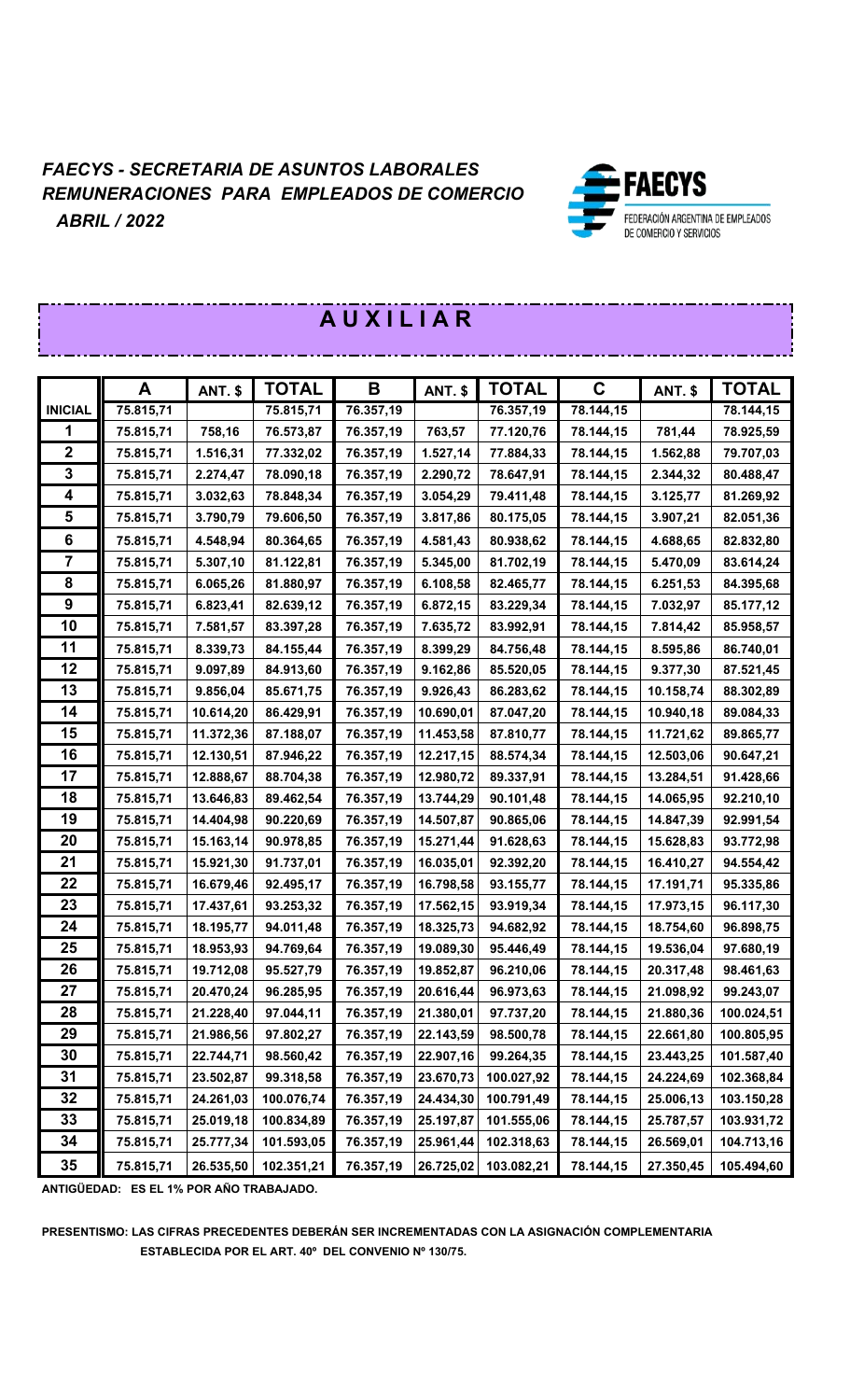

# **A U X I L I A R E S P E C I A L I Z A D O**

|                     | A         |                | <b>TOTAL</b> | В         |                | <b>TOTAL</b> |
|---------------------|-----------|----------------|--------------|-----------|----------------|--------------|
| <b>INICIAL</b>      |           | <b>ANT. \$</b> |              | 77.440,28 | <b>ANT. \$</b> |              |
|                     | 76.465,76 |                | 76.465,76    |           |                | 77.440,28    |
| 1<br>$\overline{2}$ | 76.465,76 | 764,66         | 77.230,42    | 77.440,28 | 774,40         | 78.214,68    |
|                     | 76.465,76 | 1.529,32       | 77.995,08    | 77.440,28 | 1.548,81       | 78.989,09    |
| 3                   | 76.465,76 | 2.293,97       | 78.759,73    | 77.440,28 | 2.323,21       | 79.763,49    |
| 4                   | 76.465,76 | 3.058,63       | 79.524,39    | 77.440,28 | 3.097,61       | 80.537,89    |
| 5                   | 76.465,76 | 3.823,29       | 80.289,05    | 77.440,28 | 3.872,01       | 81.312,29    |
| 6                   | 76.465,76 | 4.587,95       | 81.053,71    | 77.440,28 | 4.646,42       | 82.086,70    |
| 7                   | 76.465,76 | 5.352,60       | 81.818,36    | 77.440,28 | 5.420,82       | 82.861,10    |
| 8                   | 76.465,76 | 6.117,26       | 82.583,02    | 77.440,28 | 6.195,22       | 83.635,50    |
| 9                   | 76.465,76 | 6.881,92       | 83.347,68    | 77.440,28 | 6.969,63       | 84.409,91    |
| 10                  | 76.465,76 | 7.646,58       | 84.112,34    | 77.440,28 | 7.744,03       | 85.184,31    |
| 11                  | 76.465,76 | 8.411,23       | 84.876,99    | 77.440,28 | 8.518,43       | 85.958,71    |
| 12                  | 76.465,76 | 9.175,89       | 85.641,65    | 77.440,28 | 9.292,83       | 86.733,11    |
| 13                  | 76.465,76 | 9.940,55       | 86.406,31    | 77.440,28 | 10.067,24      | 87.507,52    |
| 14                  | 76.465,76 | 10.705,21      | 87.170,97    | 77.440,28 | 10.841,64      | 88.281,92    |
| 15                  | 76.465,76 | 11.469,86      | 87.935,62    | 77.440,28 | 11.616,04      | 89.056,32    |
| 16                  | 76.465,76 | 12.234,52      | 88.700,28    | 77.440,28 | 12.390,44      | 89.830,72    |
| 17                  | 76.465,76 | 12.999,18      | 89.464,94    | 77.440,28 | 13.164,85      | 90.605,13    |
| 18                  | 76.465,76 | 13.763,84      | 90.229,60    | 77.440,28 | 13.939,25      | 91.379,53    |
| 19                  | 76.465,76 | 14.528,49      | 90.994,25    | 77.440,28 | 14.713,65      | 92.153,93    |
| 20                  | 76.465,76 | 15.293,15      | 91.758,91    | 77.440,28 | 15.488,06      | 92.928,34    |
| 21                  | 76.465,76 | 16.057,81      | 92.523,57    | 77.440,28 | 16.262,46      | 93.702,74    |
| 22                  | 76.465,76 | 16.822,47      | 93.288,23    | 77.440,28 | 17.036,86      | 94.477,14    |
| 23                  | 76.465,76 | 17.587,12      | 94.052,88    | 77.440,28 | 17.811,26      | 95.251,54    |
| 24                  | 76.465,76 | 18.351,78      | 94.817,54    | 77.440,28 | 18.585,67      | 96.025,95    |
| 25                  | 76.465,76 | 19.116,44      | 95.582,20    | 77.440,28 | 19.360,07      | 96.800,35    |
| 26                  | 76.465,76 | 19.881,10      | 96.346,86    | 77.440,28 | 20.134,47      | 97.574,75    |
| 27                  | 76.465,76 | 20.645,76      | 97.111,52    | 77.440,28 | 20.908,88      | 98.349,16    |
| 28                  | 76.465,76 | 21.410,41      | 97.876,17    | 77.440,28 | 21.683,28      | 99.123,56    |
| 29                  | 76.465,76 | 22.175,07      | 98.640,83    | 77.440,28 | 22.457,68      | 99.897,96    |
| 30                  | 76.465,76 | 22.939,73      | 99.405,49    | 77.440,28 | 23.232,08      | 100.672,36   |
| 31                  | 76.465,76 | 23.704,39      | 100.170,15   | 77.440,28 | 24.006,49      | 101.446,77   |
| 32                  | 76.465,76 | 24.469,04      | 100.934,80   | 77.440,28 | 24.780,89      | 102.221,17   |
| 33                  | 76.465,76 | 25.233,70      | 101.699,46   | 77.440,28 | 25.555,29      | 102.995,57   |
| 34                  | 76.465,76 | 25.998,36      | 102.464,12   | 77.440,28 | 26.329,70      | 103.769,98   |
| 35                  | 76.465,76 | 26.763,02      | 103.228,78   | 77.440,28 | 27.104,10      | 104.544,38   |

**ANTIGÜEDAD: ES EL 1% POR AÑO TRABAJADO.**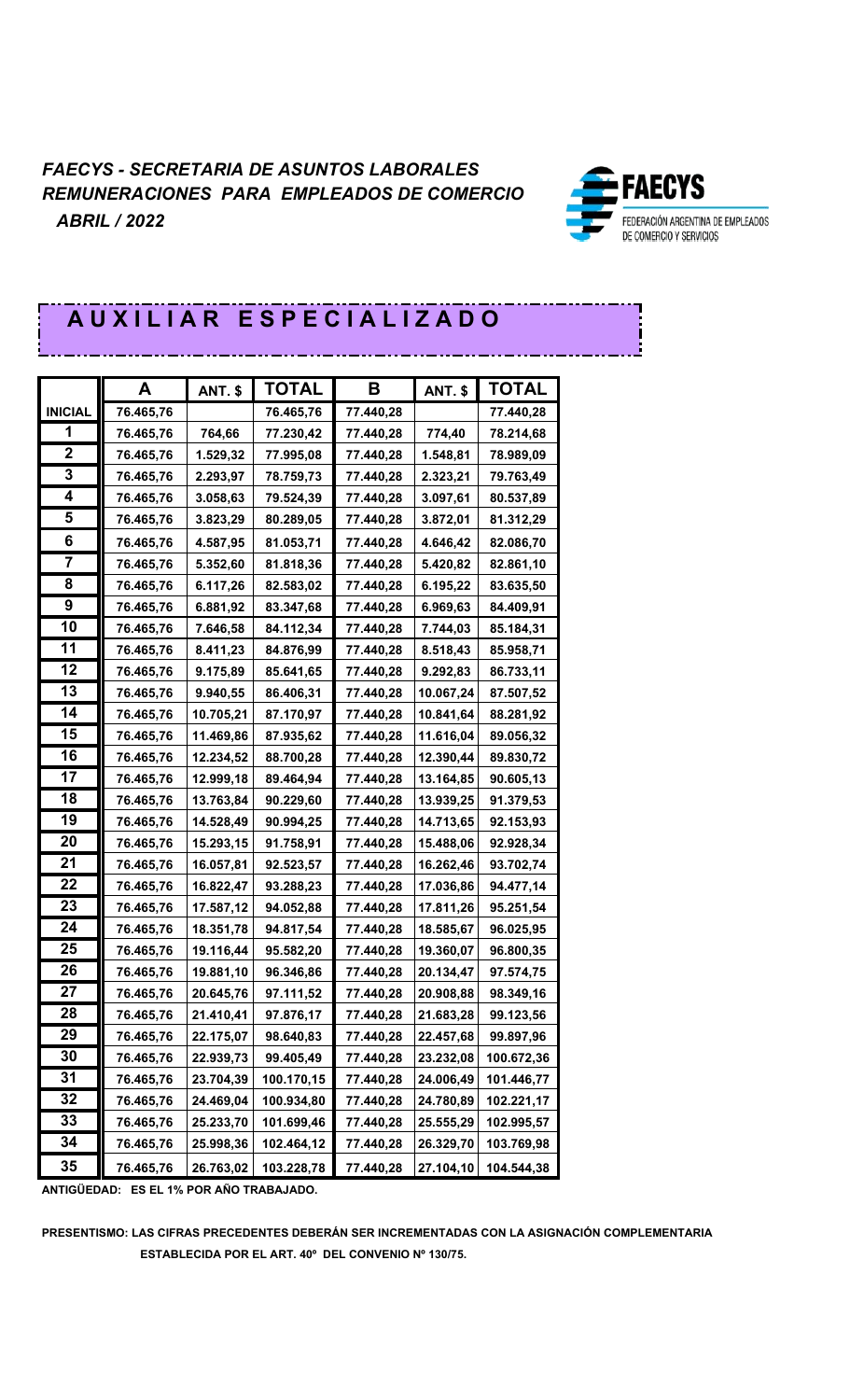

| <b>VENDEDORES</b> |           |                |              |           |                |              |
|-------------------|-----------|----------------|--------------|-----------|----------------|--------------|
|                   |           |                |              |           |                |              |
|                   | A         | <b>ANT. \$</b> | <b>TOTAL</b> | B         | <b>ANT. \$</b> | <b>TOTAL</b> |
| <b>INICIAL</b>    | 75.815,71 |                | 75.815,71    | 77.440,48 |                | 77.440,48    |
| 1                 | 75.815,71 | 758,16         | 76.573,87    | 77.440,48 | 774,40         | 78.214,88    |
| $\mathbf 2$       | 75.815,71 | 1.516,31       | 77.332,02    | 77.440,48 | 1.548,81       | 78.989,29    |
| 3                 | 75.815,71 | 2.274,47       | 78.090,18    | 77.440,48 | 2.323,21       | 79.763,69    |
| 4                 | 75.815,71 | 3.032,63       | 78.848,34    | 77.440,48 | 3.097,62       | 80.538,10    |
| 5                 | 75.815,71 | 3.790,79       | 79.606,50    | 77.440,48 | 3.872,02       | 81.312,50    |
| 6                 | 75.815,71 | 4.548,94       | 80.364,65    | 77.440,48 | 4.646,43       | 82.086,91    |
| 7                 | 75.815,71 | 5.307,10       | 81.122,81    | 77.440,48 | 5.420,83       | 82.861,31    |
| 8                 | 75.815,71 | 6.065,26       | 81.880,97    | 77.440,48 | 6.195,24       | 83.635,72    |
| 9                 | 75.815,71 | 6.823,41       | 82.639,12    | 77.440,48 | 6.969,64       | 84.410,12    |
| 10                | 75.815,71 | 7.581,57       | 83.397,28    | 77.440,48 | 7.744,05       | 85.184,53    |
| 11                | 75.815,71 | 8.339,73       | 84.155,44    | 77.440,48 | 8.518,45       | 85.958,93    |
| 12                | 75.815,71 | 9.097,89       | 84.913,60    | 77.440,48 | 9.292,86       | 86.733,34    |
| 13                | 75.815,71 | 9.856,04       | 85.671,75    | 77.440,48 | 10.067,26      | 87.507,74    |
| 14                | 75.815,71 | 10.614,20      | 86.429,91    | 77.440,48 | 10.841,67      | 88.282,15    |
| 15                | 75.815,71 | 11.372,36      | 87.188,07    | 77.440,48 | 11.616,07      | 89.056,55    |
| 16                | 75.815,71 | 12.130,51      | 87.946,22    | 77.440,48 | 12.390,48      | 89.830,96    |
| 17                | 75.815,71 | 12.888,67      | 88.704,38    | 77.440,48 | 13.164,88      | 90.605,36    |
| 18                | 75.815,71 | 13.646,83      | 89.462,54    | 77.440,48 | 13.939,29      | 91.379,77    |
| 19                | 75.815,71 | 14.404,98      | 90.220,69    | 77.440,48 | 14.713,69      | 92.154,17    |
| 20                | 75.815,71 | 15.163,14      | 90.978,85    | 77.440,48 | 15.488,10      | 92.928,58    |
| 21                | 75.815,71 | 15.921,30      | 91.737,01    | 77.440,48 | 16.262,50      | 93.702,98    |
| 22                | 75.815,71 | 16.679,46      | 92.495,17    | 77.440,48 | 17.036,91      | 94.477,39    |
| 23                | 75.815,71 | 17.437,61      | 93.253,32    | 77.440,48 | 17.811,31      | 95.251,79    |
| 24                | 75.815,71 | 18.195,77      | 94.011,48    | 77.440,48 | 18.585,72      | 96.026,20    |
| 25                | 75.815,71 | 18.953,93      | 94.769,64    | 77.440,48 | 19.360,12      | 96.800,60    |
| 26                | 75.815,71 | 19.712,08      | 95.527,79    | 77.440,48 | 20.134,52      | 97.575,00    |
| 27                | 75.815,71 | 20.470,24      | 96.285,95    | 77.440,48 | 20.908,93      | 98.349,41    |
| 28                | 75.815,71 | 21.228,40      | 97.044,11    | 77.440,48 | 21.683,33      | 99.123,81    |
| 29                | 75.815,71 | 21.986,56      | 97.802,27    | 77.440,48 | 22.457,74      | 99.898,22    |
| 30                | 75.815,71 | 22.744,71      | 98.560,42    | 77.440,48 | 23.232,14      | 100.672,62   |
| 31                | 75.815,71 | 23.502,87      | 99.318,58    | 77.440,48 | 24.006,55      | 101.447,03   |
| 32                | 75.815,71 | 24.261,03      | 100.076,74   | 77.440,48 | 24.780,95      | 102.221,43   |
| 33                | 75.815,71 | 25.019,18      | 100.834,89   | 77.440,48 | 25.555,36      | 102.995,84   |
| 34                | 75.815,71 | 25.777,34      | 101.593,05   | 77.440,48 | 26.329,76      | 103.770,24   |
| 35                | 75.815,71 | 26.535,50      | 102.351,21   | 77.440,48 | 27.104,17      | 104.544,65   |

**ANTIGÜEDAD: ES EL 1% POR AÑO TRABAJADO.**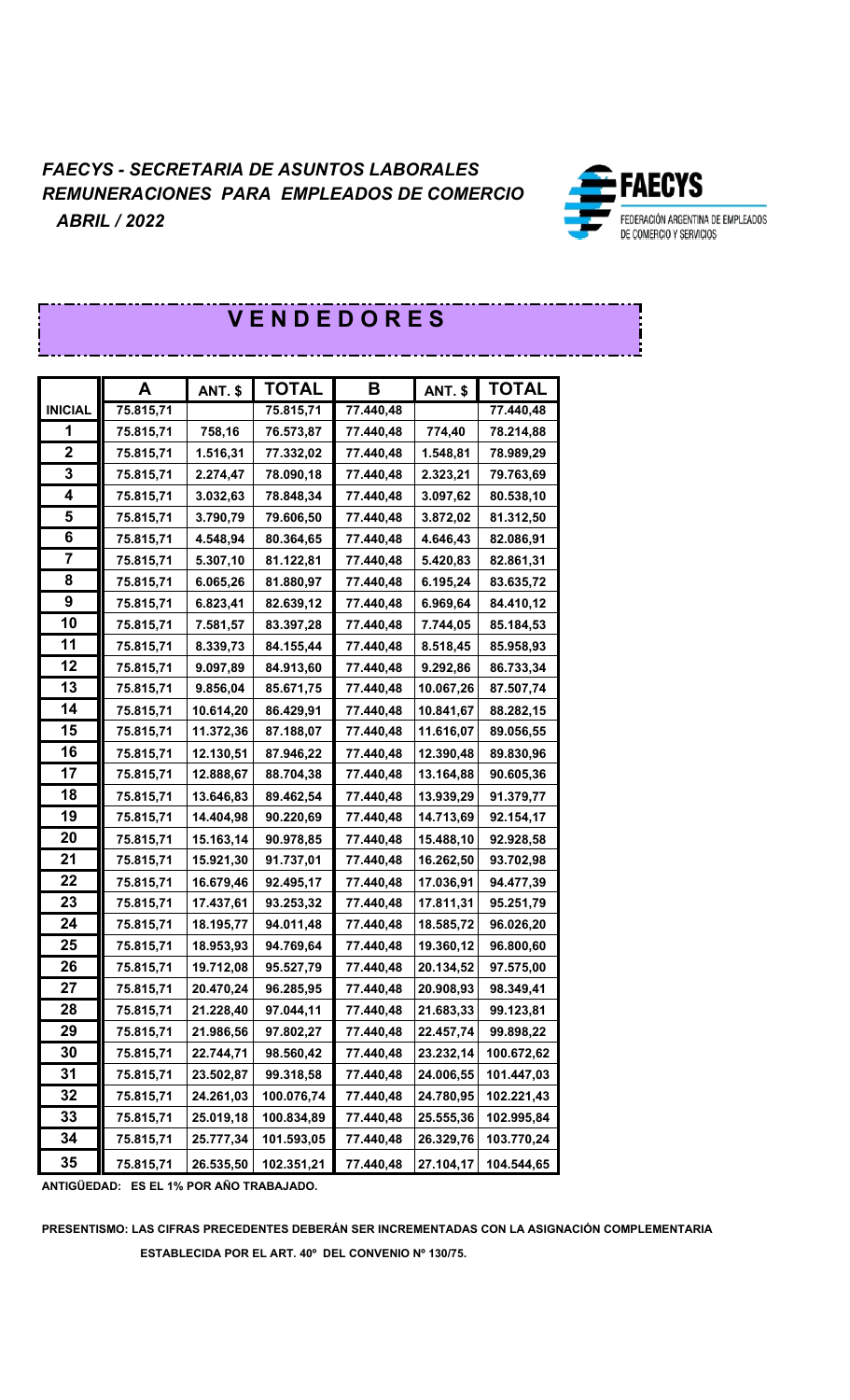

]<br>|

| <b>VENDEDORES</b>       |             |                |              |           |                |              |
|-------------------------|-------------|----------------|--------------|-----------|----------------|--------------|
|                         |             |                |              |           |                |              |
|                         | $\mathbf C$ | <b>ANT. \$</b> | <b>TOTAL</b> | D         | <b>ANT. \$</b> | <b>TOTAL</b> |
| <b>INICIAL</b>          | 77.981,68   |                | 77.981,68    | 79.172,94 |                | 79.172,94    |
| 1                       | 77.981,68   | 779,82         | 78.761,50    | 79.172,94 | 791,73         | 79.964,67    |
| $\boldsymbol{2}$        | 77.981,68   | 1.559,63       | 79.541,31    | 79.172,94 | 1.583,46       | 80.756,40    |
| $\mathbf 3$             | 77.981,68   | 2.339,45       | 80.321,13    | 79.172,94 | 2.375,19       | 81.548,13    |
| 4                       | 77.981,68   | 3.119,27       | 81.100,95    | 79.172,94 | 3.166,92       | 82.339,86    |
| 5                       | 77.981,68   | 3.899,08       | 81.880,76    | 79.172,94 | 3.958,65       | 83.131,59    |
| 6                       | 77.981,68   | 4.678,90       | 82.660,58    | 79.172,94 | 4.750,38       | 83.923,32    |
| $\overline{\mathbf{7}}$ | 77.981,68   | 5.458,72       | 83.440,40    | 79.172,94 | 5.542,11       | 84.715,05    |
| 8                       | 77.981,68   | 6.238,53       | 84.220,21    | 79.172,94 | 6.333,84       | 85.506,78    |
| 9                       | 77.981,68   | 7.018,35       | 85.000,03    | 79.172,94 | 7.125,56       | 86.298,50    |
| 10                      | 77.981,68   | 7.798,17       | 85.779,85    | 79.172,94 | 7.917,29       | 87.090,23    |
| 11                      | 77.981,68   | 8.577,98       | 86.559,66    | 79.172,94 | 8.709,02       | 87.881,96    |
| 12                      | 77.981,68   | 9.357,80       | 87.339,48    | 79.172,94 | 9.500,75       | 88.673,69    |
| 13                      | 77.981,68   | 10.137,62      | 88.119,30    | 79.172,94 | 10.292,48      | 89.465,42    |
| 14                      | 77.981,68   | 10.917,44      | 88.899,12    | 79.172,94 | 11.084,21      | 90.257,15    |
| 15                      | 77.981,68   | 11.697,25      | 89.678,93    | 79.172,94 | 11.875,94      | 91.048,88    |
| 16                      | 77.981,68   | 12.477,07      | 90.458,75    | 79.172,94 | 12.667,67      | 91.840,61    |
| 17                      | 77.981,68   | 13.256,89      | 91.238,57    | 79.172,94 | 13.459,40      | 92.632,34    |
| 18                      | 77.981,68   | 14.036,70      | 92.018,38    | 79.172,94 | 14.251,13      | 93.424,07    |
| 19                      | 77.981,68   | 14.816,52      | 92.798,20    | 79.172,94 | 15.042,86      | 94.215,80    |
| 20                      | 77.981,68   | 15.596,34      | 93.578,02    | 79.172,94 | 15.834,59      | 95.007,53    |
| 21                      | 77.981,68   | 16.376,15      | 94.357,83    | 79.172,94 | 16.626,32      | 95.799,26    |
| 22                      | 77.981,68   | 17.155,97      | 95.137,65    | 79.172,94 | 17.418,05      | 96.590,99    |
| 23                      | 77.981,68   | 17.935,79      | 95.917,47    | 79.172,94 | 18.209,78      | 97.382,72    |
| 24                      | 77.981,68   | 18.715,60      | 96.697,28    | 79.172,94 | 19.001,51      | 98.174,45    |
| 25                      | 77.981,68   | 19.495,42      | 97.477,10    | 79.172,94 | 19.793,24      | 98.966,18    |
| 26                      | 77.981,68   | 20.275,24      | 98.256,92    | 79.172,94 | 20.584,96      | 99.757,90    |
| 27                      | 77.981,68   | 21.055,05      | 99.036,73    | 79.172,94 | 21.376,69      | 100.549,63   |
| 28                      | 77.981,68   | 21.834,87      | 99.816,55    | 79.172,94 | 22.168,42      | 101.341,36   |
| 29                      | 77.981,68   | 22.614,69      | 100.596,37   | 79.172,94 | 22.960,15      | 102.133,09   |
| 30                      | 77.981,68   | 23.394,50      | 101.376,18   | 79.172,94 | 23.751,88      | 102.924,82   |
| 31                      | 77.981,68   | 24.174,32      | 102.156,00   | 79.172,94 | 24.543,61      | 103.716,55   |
| 32                      | 77.981,68   | 24.954,14      | 102.935,82   | 79.172,94 | 25.335,34      | 104.508,28   |
| 33                      | 77.981,68   | 25.733,95      | 103.715,63   | 79.172,94 | 26.127,07      | 105.300,01   |
| 34                      | 77.981,68   | 26.513,77      | 104.495,45   | 79.172,94 | 26.918,80      | 106.091,74   |
| 35                      | 77.981,68   | 27.293,59      | 105.275,27   | 79.172,94 | 27.710,53      | 106.883,47   |

**ANTIGÜEDAD: ES EL 1% POR AÑO TRABAJADO.**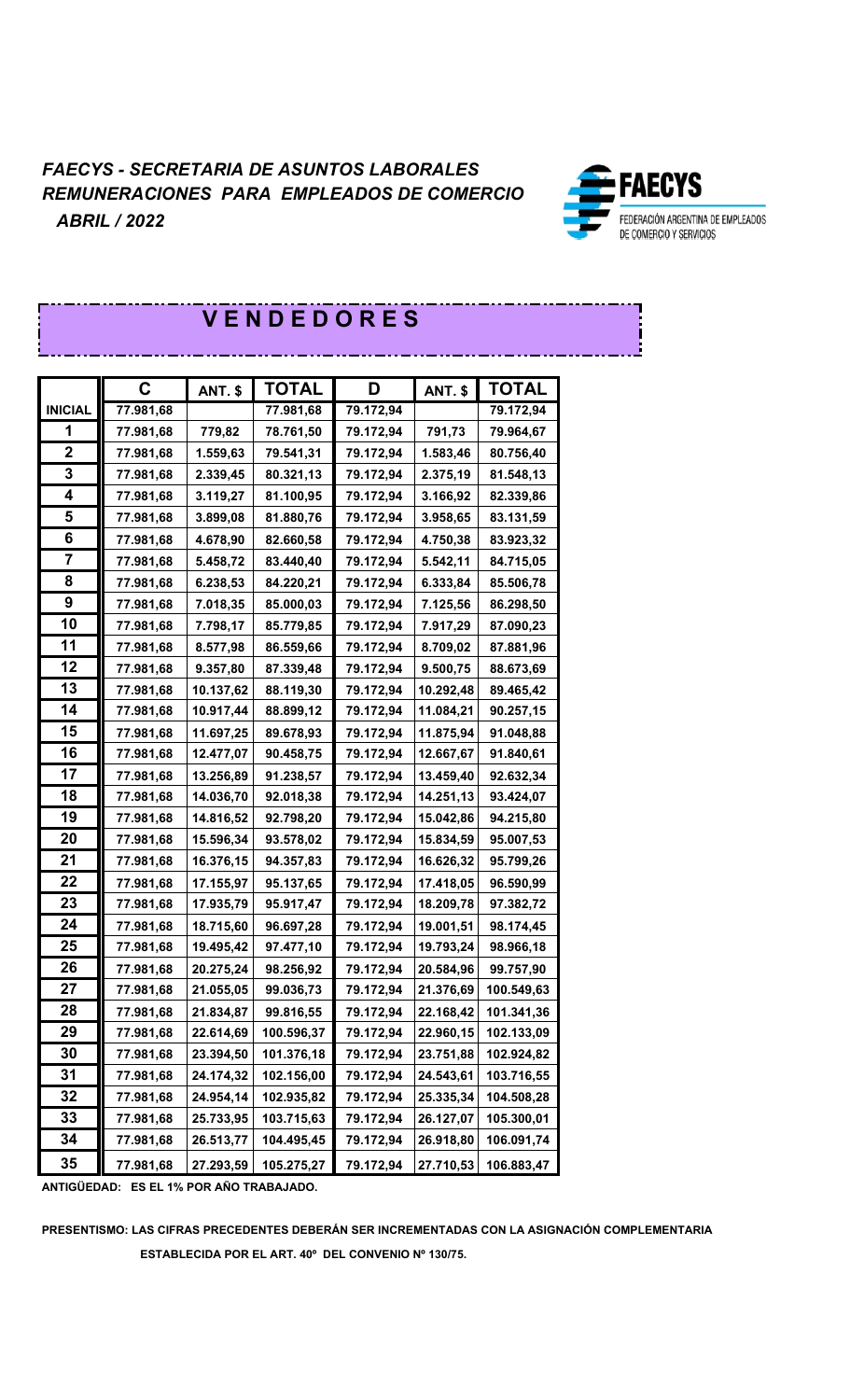

. . . .

# **M E N O R E S**

. . . .

#### **JORNADA DE 6 HORAS**

. . . .

\_\_\_\_\_\_\_\_\_\_\_\_\_\_

| 16 AÑOS | 68.663,22 |
|---------|-----------|
| 17 AÑOS | 68.988.29 |

#### **JORNADA DE 8 HORAS**

#### **MAESTRANZA Y SERVICIOS**

| 16 AÑOS                             |  |  |  |  |  |
|-------------------------------------|--|--|--|--|--|
| r.<br>в                             |  |  |  |  |  |
| 73.759,61<br>73.705,20<br>73.804,64 |  |  |  |  |  |

| 17 AÑOS   |                     |  |  |  |  |  |
|-----------|---------------------|--|--|--|--|--|
|           | r.<br>R             |  |  |  |  |  |
| 73.869,98 | 73.922,03 73.966,02 |  |  |  |  |  |

#### **ADMINISTRATIVOS**

| <b>16 AÑOS</b>                             |  |  |  |  |  |  |  |
|--------------------------------------------|--|--|--|--|--|--|--|
|                                            |  |  |  |  |  |  |  |
| 73.759,61 73.814,09 73.869,98<br>73.705,04 |  |  |  |  |  |  |  |

| <b>17 AÑOS</b>                             |  |  |  |  |  |  |  |
|--------------------------------------------|--|--|--|--|--|--|--|
|                                            |  |  |  |  |  |  |  |
| 73.921,46 73.976,14 74.030,26<br>73.869,98 |  |  |  |  |  |  |  |

#### **PERSONAL AUXILIAR**

| 16 AÑOS   |           |  |
|-----------|-----------|--|
| А         | в         |  |
| 73.759,61 | 73.814,09 |  |

| 17 AÑOS   |           |  |
|-----------|-----------|--|
| A         | в         |  |
| 73.921,46 | 73.976,15 |  |

#### **AUXILIAR ESPECIALIZADO**

| <b>16 AÑOS</b> |           |  |  |  |
|----------------|-----------|--|--|--|
| A              | в         |  |  |  |
| 73.813,87      | 73.869,98 |  |  |  |
| 17 AÑOS        |           |  |  |  |
| A              | в         |  |  |  |
| 74.088,46      | 74.138,12 |  |  |  |